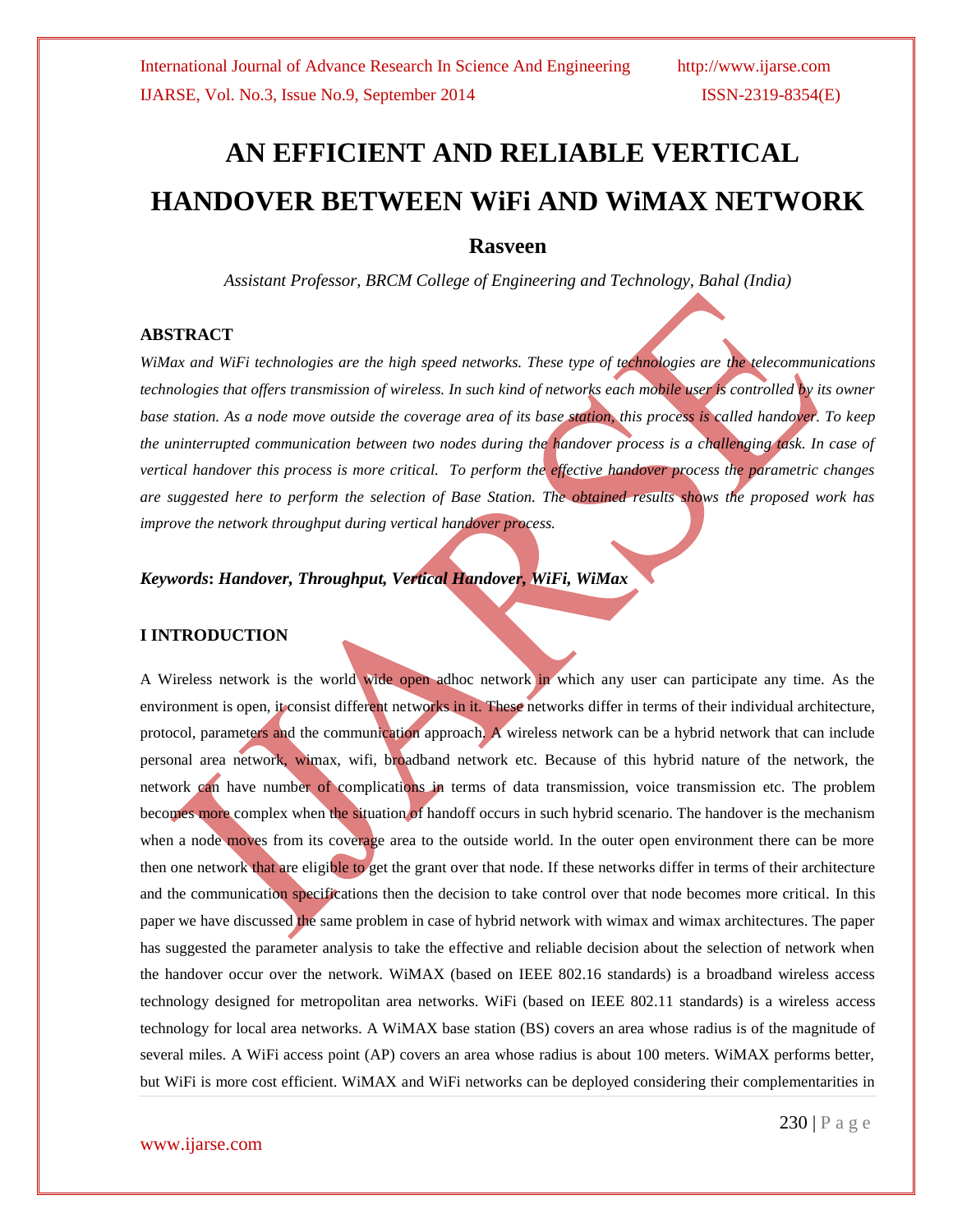terms of performance, cost, and coverage. WiMAX can guarantee user mobility in a large area, while WiFi is selectively deployed in hot spots with a concentration of mobile users and heavy network traffic. WiFi can also be deployed indoor or in tunnel to extend the coverage [3].



## **Fig 1: Wimax Architecture**

Here Fig 1 shows the architecture of mobile WiMAX network in terms of the network elements and their functions. There are four main components in the architecture: MSS (Mobile Subscriber Station), BS (Base Station), ASN (Access Service Network) Gateway, and core network communicates with the BS using IEEE 802.16e wireless access technology. The MSS also provides the functions of MAC processing, mobile IP, authentication, packet retransmission, and handover. The BS provides wireless interfaces for the MSS and takes care of wireless resource management, QoS support, and handover control. The ASN Gateway plays a key-role in IP-based data services including IP packet routing, security, QoS and handover control. The ASN Gateway also interacts with the AAA (Authentication, Authorization, and Accounting) server for user authentication and billing. To provide mobility for the MSS, a ASN Gateway supports handover among the BSs while the mobile IP provides handover among ASN Gateways [6].



**Fig 2: WiMax-WiFi Network**

www.ijarse.com

231 | P a g e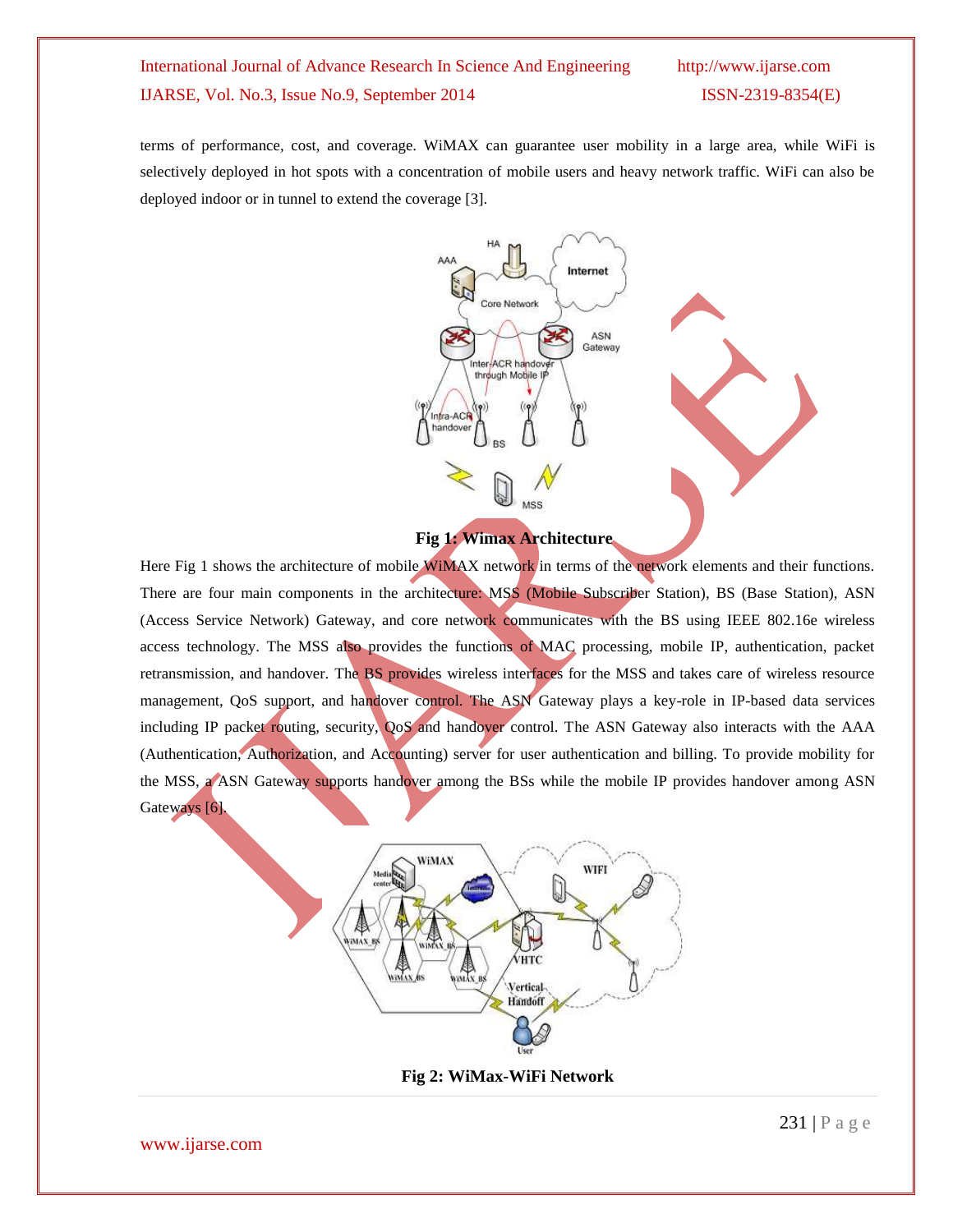WiFi proposes HCF (Hybrid Coordination Function) in the PCF (Point Coordination Function) mechanism of MAC layer. In HCF, it defines two modes: EDCA (Enhanced Distributed Channel Access) and HCCA (HCF Controlled Channel Access). EDCA is applied to DiffServ flow control and HCCA is applied to IntServ flow control [8].

## **II OVERVIEW**

With the advancement of the Mobile Networks the number of users over the network is increasing very fast. Because of this each network base station has to handle a vast number of mobile users. Because of this it is challenge to provide the effective communication to the mobile users. Because of this sometimes to share the load on a network with other the handover mechanism is performed where the control of one mobile user pass on to the other base station. Now here the main challenge is to select the new base station that will take charge of the mobile node. The challenge is to perform the task of handover effectively, efficiently and reliably. A handover protocol may sit at a single layer of communication protocol stack or across several *layers*. Session Initiation Protocol is an application layer handover solution. Cellular SCTP (Stream Control Transmission Protocol) is a handover approach at transport layer. Mobile IP has been proposed as a handover solution at network layer. Fast BS Switch has been proposed as link layer handover protocol in WiMAX networks [14].

According to different researchers the complete handover mechanism is divided in three phases [2]:

#### **a) Information Collection**

In this phase different parameters based on which the decision about the handover process will be taken place. These parameters may include the distance, cost, energy, throughput etc.

#### **b) Handover Decision**

It is one of key factor or the decision control using which the decision will be taken about the handover. The effective decision must return the maximum throughput and the minimum loss over the network.

## **c) Handover Execution**

As the final process the handover process is executed. Here the execution process is the implementation of presented approach.

There are number of approaches and parameters are present based on which the handover can be performed. One of such approach is movement based handover mechanism. This handover analyze the node movement periodically respective to node movement and the velocity. The maximum benefit base station will be selected as undertaking network [1]. The approach is the location based handover. Location information is very important for fast handover, especially in handover from a large scale network to a small scale network since a visit to small scale network is more likely short and a short visit may result in Ping-Pong effect. Location can be used to reduce network probing time, estimate connection time with candidate network, and select proper target network. The connection time can be used to avoid the Ping-Pong effect [3].

## www.ijarse.com

232 | P a g e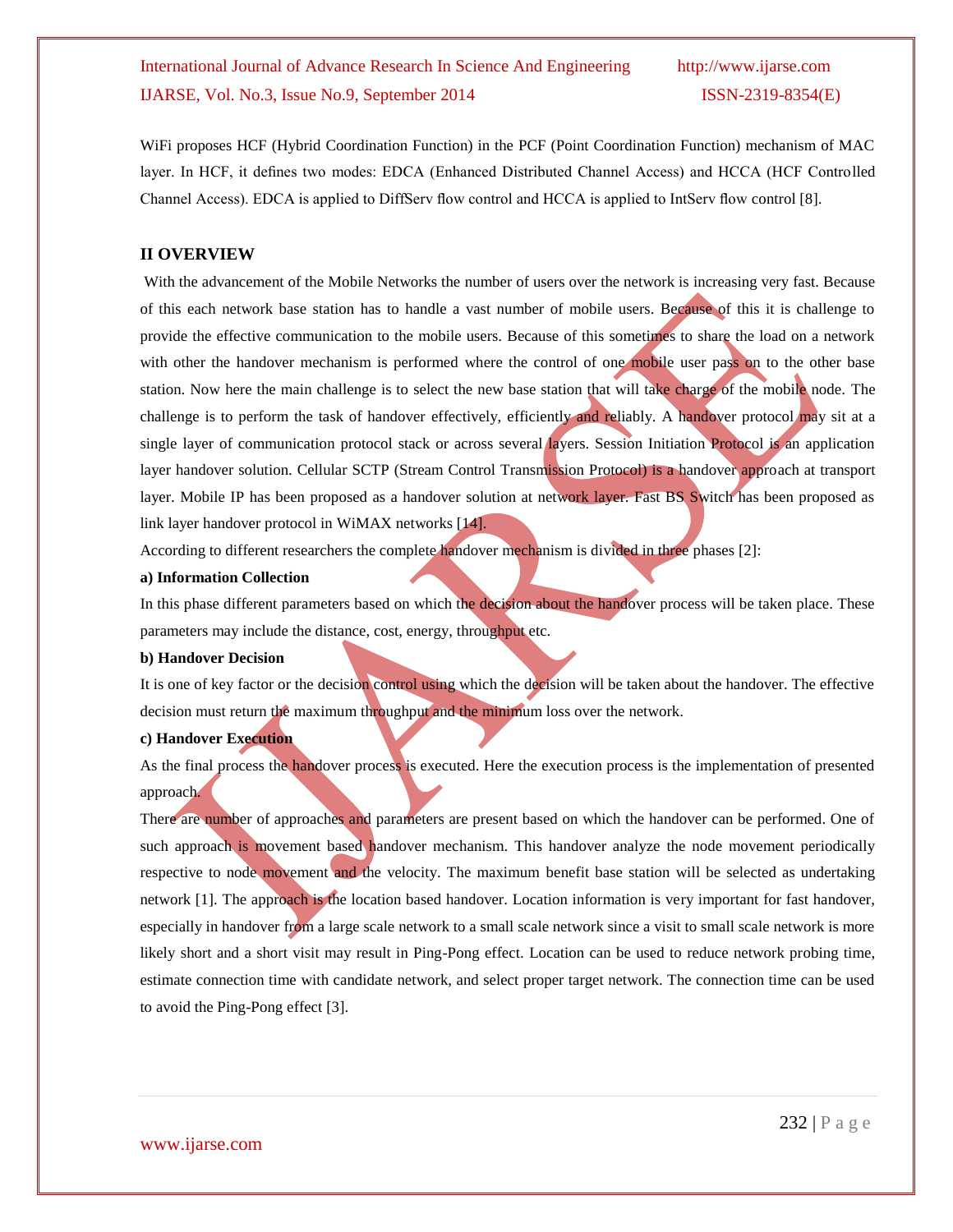## **III COMPARISON**

In the proposed HO scheme we will evaluate maximum effective capacity and idle capacity of a BS in a Point to Multipoint (PMP) WiMAX network. We will then add the effective idle capacity as the HO trigger and a decision factor for the selection of HO target cell. The algorithm steps are as follows:

## **3.1 BS Maximum Capacity Evaluation**

To evaluate the BS capacity we will calculate total number of OFDM (Orthogonal Frequency Division Multiplexing) symbols and number of overhead symbols in WiMAX MAC (Medium Access Control) frame. Here we consider Time Division Duplexing (TDD) where every frame is divided into DL and UL sub frames. Fig. 1 shows the MAC frame structure [8] where the overheads are marked in bold and italic.

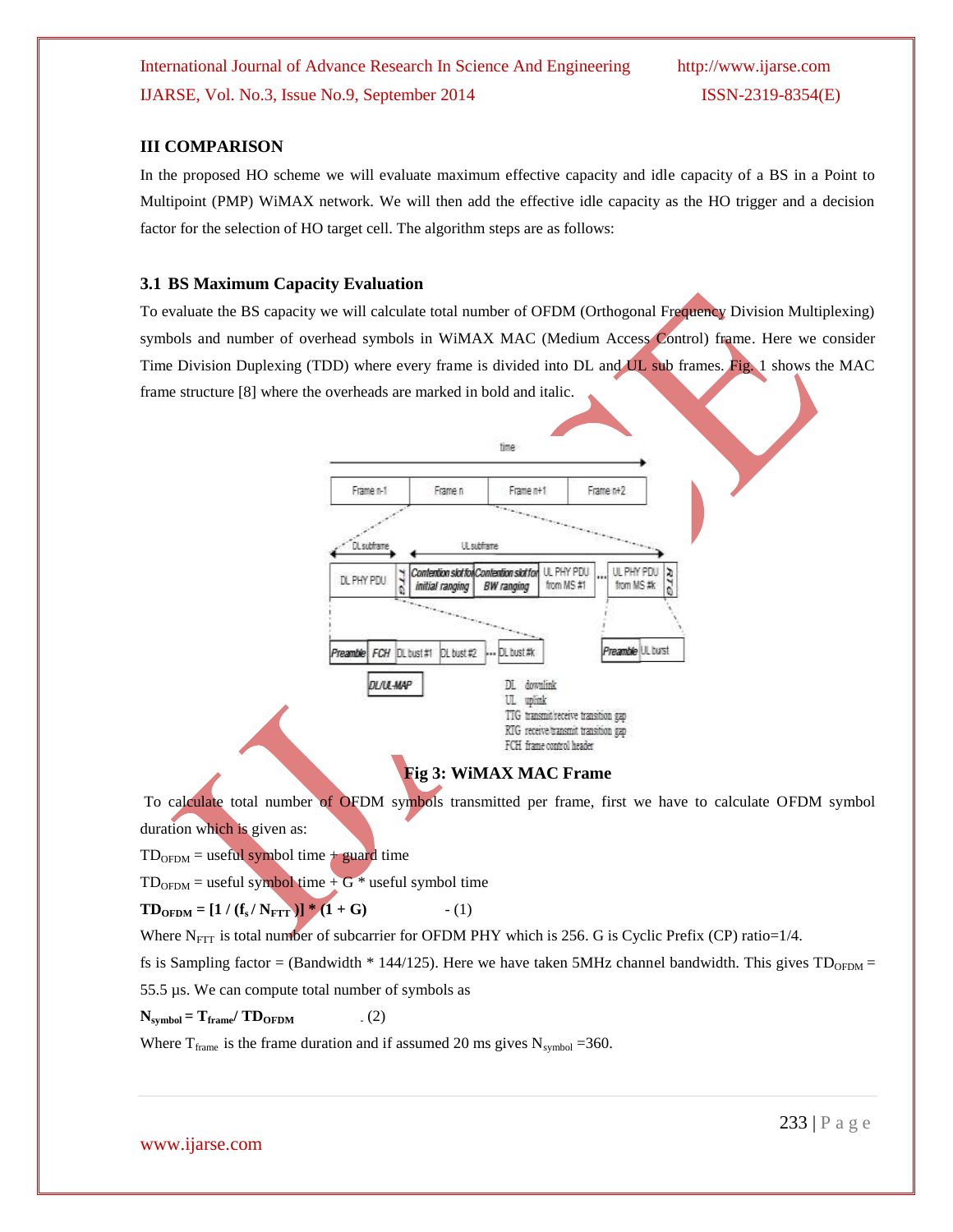To calculate overhead symbols we start with preamble. Every preamble occupies first 2 OFDM symbols of DL sub frame. The FCH occupies 1 OFDM symbol. The size of DL-MAP and UL-MAP [9] is given as:

DL-MAP size =  $(64 + 32 * n) / 96$ ,

UL-MAP size =  $(56 + 48 * n) / 96$ 

Where n is number of active SSs that are served in the current frame. 96: represents the number of useful bits carried by an OFDM symbol for BPSK 1/2 scheme. 32 and 48: represent the number of bits carried by a DL-MAP Information Element (DL-MAP IE) and UL-MAP Information Element (UL-MAP IE), respectively.DCD/UCD overhead can be neglected as they are used for synchronization purpose only. Initial ranging message occupies 7 OFDM symbols and Bandwidth request slot 2 OFDM symbols. The TTG/RTG gap occupies 1 OFDM symbol. So, total overhead symbols can be given as [10]:

Or, N<sub>symbol-overhead</sub> = 
$$
13 + (120 + 80 \cdot n)/96
$$
 (3)

Assuming number of active MS at present = 5 gives  $N_{symbol\_overhead} \neq 18$ . Now we can calculate effective capacity as:

 $\mathbf{C}_{\text{effective}} = ((\mathbf{N}_{\text{symbol}} - \mathbf{N}_{\text{symbol\_overhead}}) * \mathbf{96})/\mathbf{T}_{\text{frame}}$  (4)

Using the values computed above gives

 $C_{\text{effective}} = 1.64 \text{ Mbps}$ 

## **3.2 Idle Capacity Advertisement via MOB-NBR-ADV message**

The BSs periodically broadcast Mobile Neighbor Advertisement (MOB\_NBR\_ADV) control messages. These messages contain both physical layer and MAC address information. By means of such broadcasts, the MS becomes aware of the neighboring BSs. Each BS can also broadcast the idle capacity information of itself and of the neighbor BSs to the connected MSs via the MOB NBR-ADV messages, together with the DCD/UCD information [11]. To calculate idle capacity each BS can estimate its maximum effective capacity on a real-time basis. Through statistics a BS is also aware of the current data traffic throughput. Therefore, each BS could obtain the effective idle capacity as:  $C_i = C_{\text{effective}} \cdot C_{\text{throughput}}$  **-** (5)

## **3.3 Target Cell Decision**

In our decision algorithm the decision factor for each candidate BS depends on both factors: idle capacity and signal strength. We have combined the two factors into a weighted target cell decision function. Here P denotes the signal power. Based on the decision function, MS selects the candidate  $BS_K$  with the lowest value of  $D_k$  as the target cell to switch.  $W_1$  and  $W_2$  are the weights assigned to the two criteria.

## **3.4 Algorithm**

The basic steps of this proposed approach is given in the form an algorithm

a) Define the Hybrid Network with N Number of Clusters. Some networks are Wifi networks and some are Wimax network

www.ijarse.com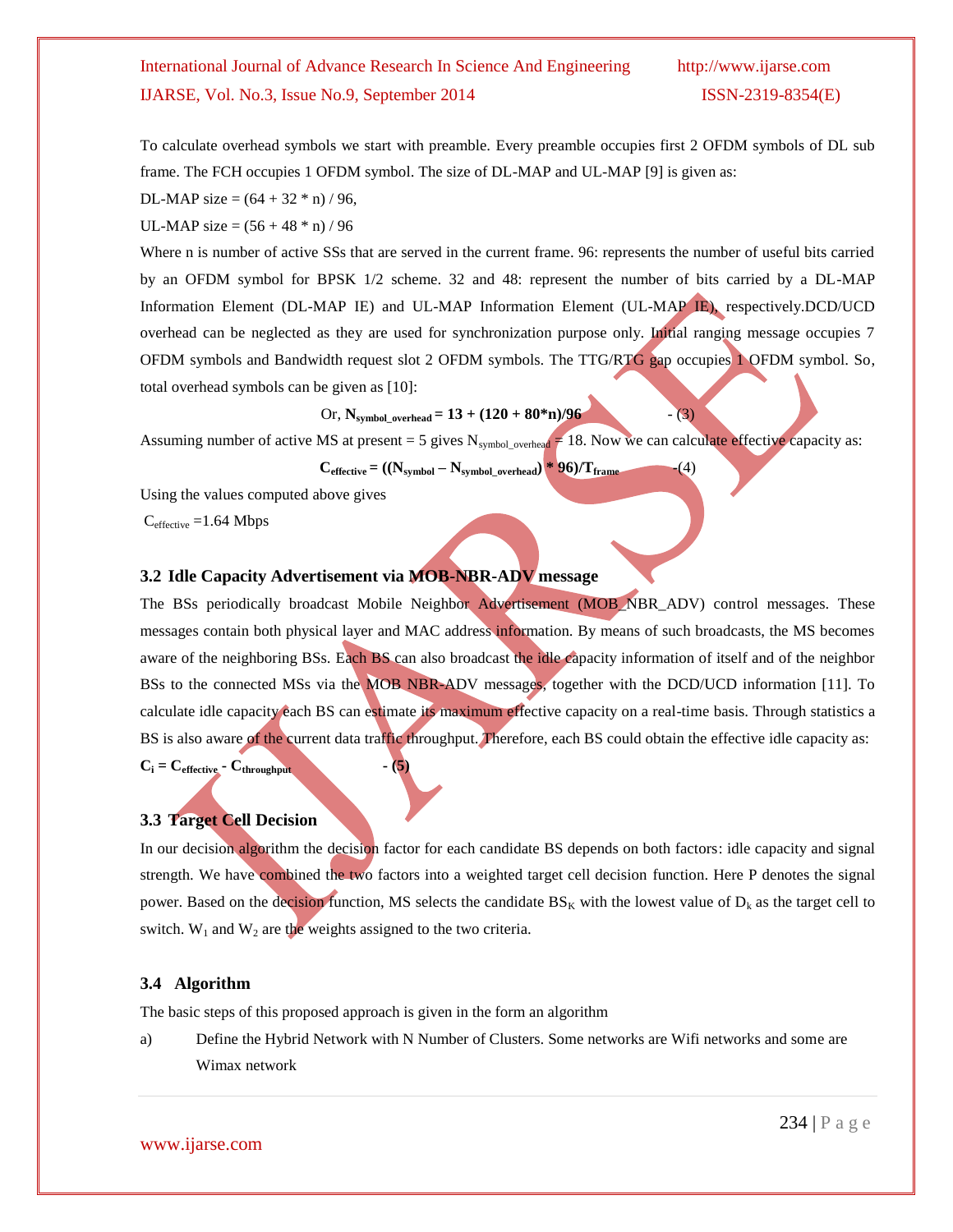- b) Define the initial parameter for each node of network such as bandwidth, transmission rate etc.
- c) perform the random selection of source node and the cluster that will perform the handover call ClusterI and NodeJ
- d) for i=1 to Length(Neigbours(ClusterI))
	- {

Calculate Distance(i)= DistanceBetween(Node(i),Cluster(i))

Calculate Throughput=ThroughputOn(Cluster(i))

Calculate IdleTime=IdleTimeOn(Cluster(i))

}

e) find clusterN such that Distance(i) is Minimum, Throughput(i) is Maximum and IdleTime(i) is minimum

```
f). return cluster N
```
}

## **IV OBJECTIVE AND DISCUSSION**

In this present work we have perform the vertical handover between the Wifi and the WiMax networks. We have defined some decision vectors based on which the handover can be performed on both the WiFi and the WiMax network. The work is implemented in NS2.35 under ubuntu environment. The results driven here are compared in terms of packets transmitted and received over the network.



## **Fig 4: Packets transmitted (Proposed Vs. Existing)**

As in fig 3, the number of packets transferring in Proposed Handover approach is more as compared with existing. As time increases WiMAX dark line shows increment in packet transferring. Here the yellow line represents the packets transmission over the network with proposed approach and pink line shows the packet transmission in case of existing approach. As we can see the proposed approach has increased the data transmission over the network.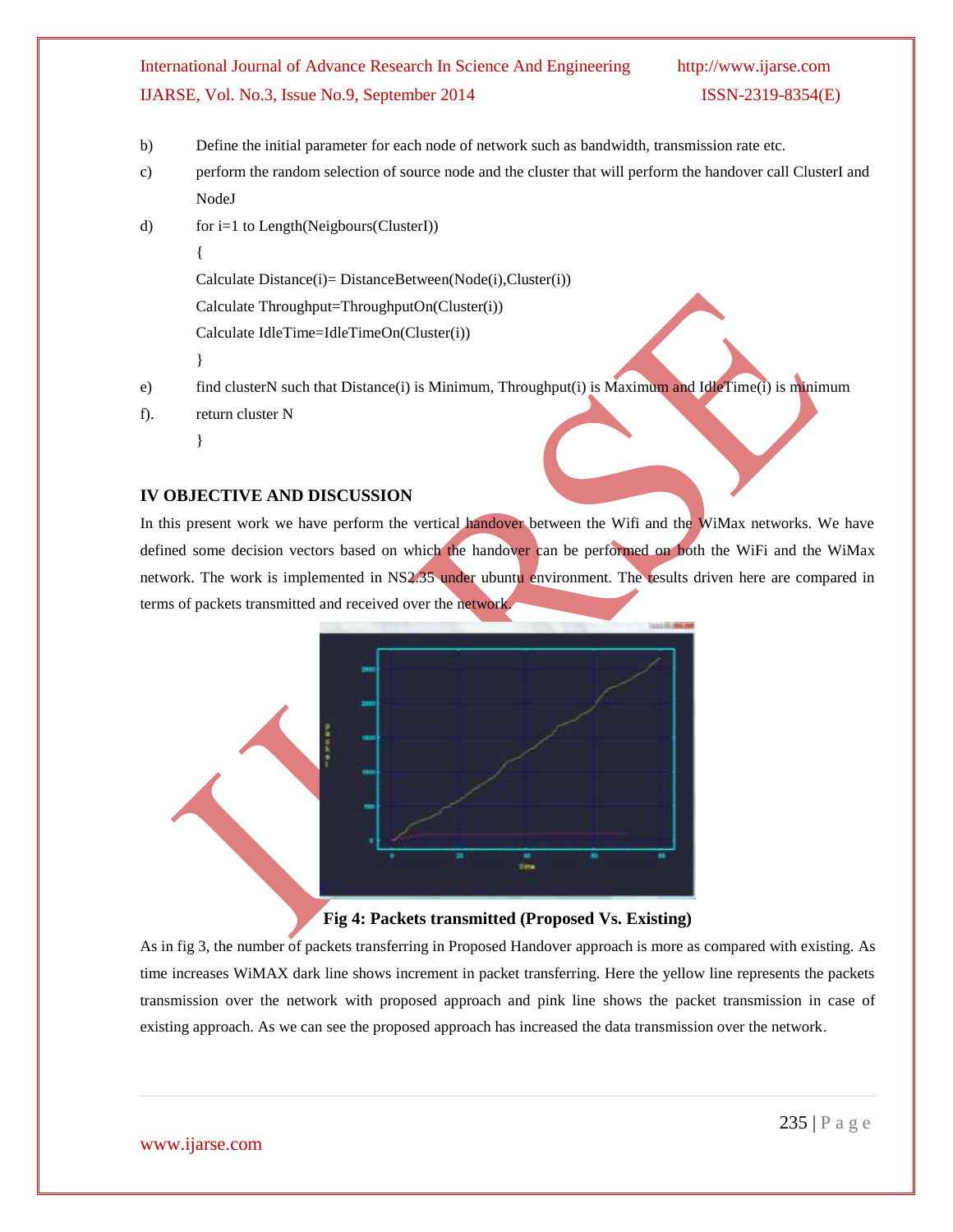As in fig 4, bit rate is high in Proposed Handover as time increases as compared with Existing Handover. The bit rate of the proposed approach is represented by yellow line and in case of existing approach it is represented by pink line. As we can see the bit rate is increased in case proposed approach.





In fig 5, this shows that Proposed Handover shows a somehow constant line but Existing Handover line shows high packet loss. As we can see the packet loss is reduced in proposed approach as compared to the existing approach. In fig 6, as time increases the packet is start transferring as compared with existing Handover. But in case of Existing Handover it shows the constant line. So where the packet transfer packet loss is also there. Here we can see the proposed approach can also handled the delayed transmission efficiently.



## **Fig 6:** Last Packet Time Fig 7: Delay Time

In this fig 7, shows that delay time is less in Proposed Handover Approach in fact very constant as compare to Existing handover Approach. As we can see in existing approach the delay time is increased as the handover performed. But in proposed approach the delay time is constant.